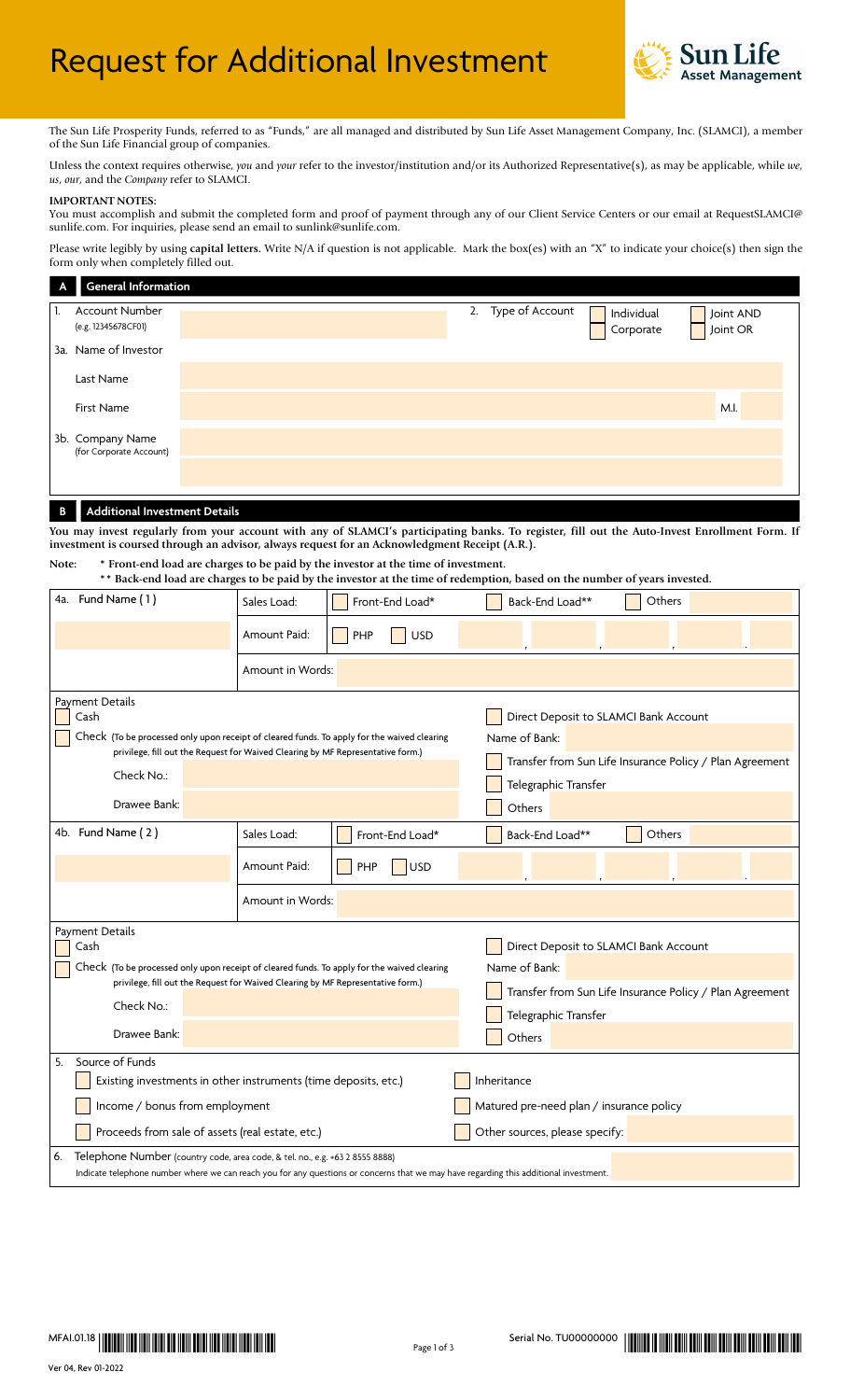Lower Front-End Sales Load (If you wish to reduce your sales load to 1.5% or lower, VAT exclusive) You may apply for this privilege if you have an aggregate investment of at least PHP 100,000 in your own and qualified related\* mutual fund accounts, subject to SLAMCI's approval.

\*Refers to parents, spouse, children, siblings, grandparents, and grandchildren.

| Account Number | Full Account Name (Last Name, First Name, M.I.) | Relationship to Investor |
|----------------|-------------------------------------------------|--------------------------|
|                |                                                 |                          |
|                |                                                 |                          |
|                |                                                 |                          |
|                |                                                 |                          |
|                |                                                 |                          |
|                |                                                 |                          |

# **D Terms and Conditions**

#### **Eligible Investor**

Any person of legal age, regardless of citizenship or nationality, may hold shares/units of the Fund(s).

#### **Purchase Price**

The principal amount of investment shall purchase the corresponding number of Fund shares/units at the applicable Net Asset Value Per Share (NAVPS)/Net Asset Value Per Unit (NAVPU), less any sales load and taxes. The applicable NAVPS/NAVPU will be used for purchases made within the daily cut-off time.

### **Redemption and Fund Switch**

SLAMCI shall honor valid redemption and fund switch requests any day it is open for business. A duly-endorsed Stock Certificate/Certificate of Participation, if issued, shall serve as proof of redemption. Shares/Units of the Fund will be redeemed using the applicable NAVPS/NAVPU at the close of business on the same day, less any applicable charges and taxes, if SLAMCI receives the redemption and fund switch request by the cut-off time. If the request is received after the cut-off time, the price will be the applicable NAVPS/NAVPU of the next business day. Applicable NAVPS/ NAVPU to be used for switch-in will be based on the applicable settlement date of each Fund. Proceeds from the request, less fees and taxes (if any), shall be available within seven (7) banking days from the receipt of the request. SLAMCI reserves the right to change the daily cut-off time as may be allowed by law.

#### **Limited Liability**

You agree to hold SLAMCI, its affiliates, employees and agents free and harmless from and against any and all claims, losses, including opportunity loss, damages, or expenses due to failure or delay to process your transaction(s), or inability to accept your transaction(s).

#### **Right to Accept or Reject Subscriptions; Adjustment of Account**

SLAMCI reserves the right to accept or reject any application at its sole discretion, as determined by the law or its policies. If this application is not accepted in whole or in part, SLAMCI will refund the corresponding investment to the investor without interest, within ten (10) business days from the date of submission of this application. SLAMCI is authorized to close your account(s) or effect any adjustments on any of your account(s), to correct any error or mistake committed, without need for any further instrument or consent.

# **E Investor's Acknowledgment and Agreement**

#### You confirm that:

- a. All information provided in this form are true, correct, and complete. All agreements made with SLAMCI are set out in this form. Please inform us immediately if any of the information provided has changed.
- b. Investments under the "front-end sales load" in the World Equity Index Feeder and Dollar Wellspring Funds are subject to a holding period. Redemptions made during this time shall carry a fee. Investments under the "back-end sales load" will be subject to deferred sales fees corresponding to the amount and actual holding period.
- The sales load you choose is of your own choice and not solely based on the advice of your Mutual Fund (MF) Representative.
- d. SLAMCI will process your investment after submission of complete requirements and after payments have been posted.
- e. The funds used for this investment are not from illegal activities as listed in the Anti-Money Laundering Act. The funds where the investments are sourced from were not generated from, or in any way related to, any of the unlawful activities listed in the Anti-Money Laundering Act (AMLA) and the Terrorism Financing Prevention and Suppression Act (TFPSA).
- f. You understand, accept, and comply with all the terms and conditions of this form, the Funds' latest prospectus, and all the laws, regulations, and policies governing the investment.
- g. Your financial transactions are based on your continuing declaration and representation that your co-investor(s) is/are still living and SLAMCI may, at its discretion rely on such continuing declaration and representation. SLAMCI reserves the right to seek legal action in the event of any misrepresentation or fraud with regard to this request.
- h. Electronic or digital signatures or sign-in-wraps utilized in this form shall have the same force and effect as a manual signature. You understand the risks and assume full responsibility for all your electronic transactions, and warrant that SLAMCI can rely on your electronic signatures and/or instructions via electronic means. We do not assume any responsibility for technical errors, failure to access, delay or any similar occurrences beyond our reasonable control.
- i. For Joint OR and AND accounts, shares/units shall be divided proportionately among the investors, rounded down to the nearest whole number for shares or two (2) decimal places for units. Any excess shall belong to the principal investor.

| 8. | Printed Name and Signature of Investor/Authorized Representative |                    |  | Date of Signing    | Dav | Month | Year |
|----|------------------------------------------------------------------|--------------------|--|--------------------|-----|-------|------|
|    |                                                                  | Please sign here - |  | (e.g. 08-AUG-1990) |     |       |      |
|    |                                                                  |                    |  |                    |     |       |      |
|    |                                                                  |                    |  |                    |     |       |      |

#### **Delivery of Stock Certificate/Certificate of Participation**

A Stock Certificate/Certificate of Participation shall be issued upon a written request from the investor. Shareholders/Unitholders who do not elect to receive Stock Certificates/Certificates of Participation have the same rights of ownership as if certificates had been issued to them.

#### **Applicable Laws**

This application and related documents shall be governed by and interpreted in accordance with local or foreign laws that apply to SLAMCI. Any legal action arising thereupon shall be filed exclusively before the courts of Makati City, Philippines.

This application is governed by the terms and conditions of the Prospectuses of the Sun Life Prosperity Funds.

# **Compliance with the Foreign Account Tax Compliance Act (FATCA)**

You will inform us within thirty (30) calendar days of any change in your circumstances, including but not limited to citizenship, and submit the applicable documents accordingly. You likewise acknowledge SLAMCI's statutory responsibility to provide your information, including but not limited to local or foreign tax status, to the appropriate authority.

**Compliance with the Data Privacy Act of 2012 (Republic Act No. 10173)** You agree that the Company shall process your personal data to: a) evaluate your application and administer your account; b) process transactions and enforce/fulfill contractual rights/obligations; c) improve the provision of products and services (including improvement in systems and business processes, data analytics, automated processing, etc.); d) comply with legal obligations, as well as laws and regulations (domestic or foreign); and e) manage risks and pursue its legitimate interests, including verification and obtaining additional personal data from third party sources. The Company may disclose your personal data to its affiliates, service providers, and other third parties for processing consistent with the foregoing purposes, who shall be bound by contractual or other reasonable means to protect your personal data.

Your personal data shall be retained throughout the existence of your account(s) and/or upon the later of the expiration of the retention limit set by Company standards, laws and regulations, counted from account closure. You certify that you understand and agree with the declarations [and authorizations above and the Company's privacy policy at https://apps.](https://apps. sunlife.com.ph/privacy) sunlife.com.ph/privacy.